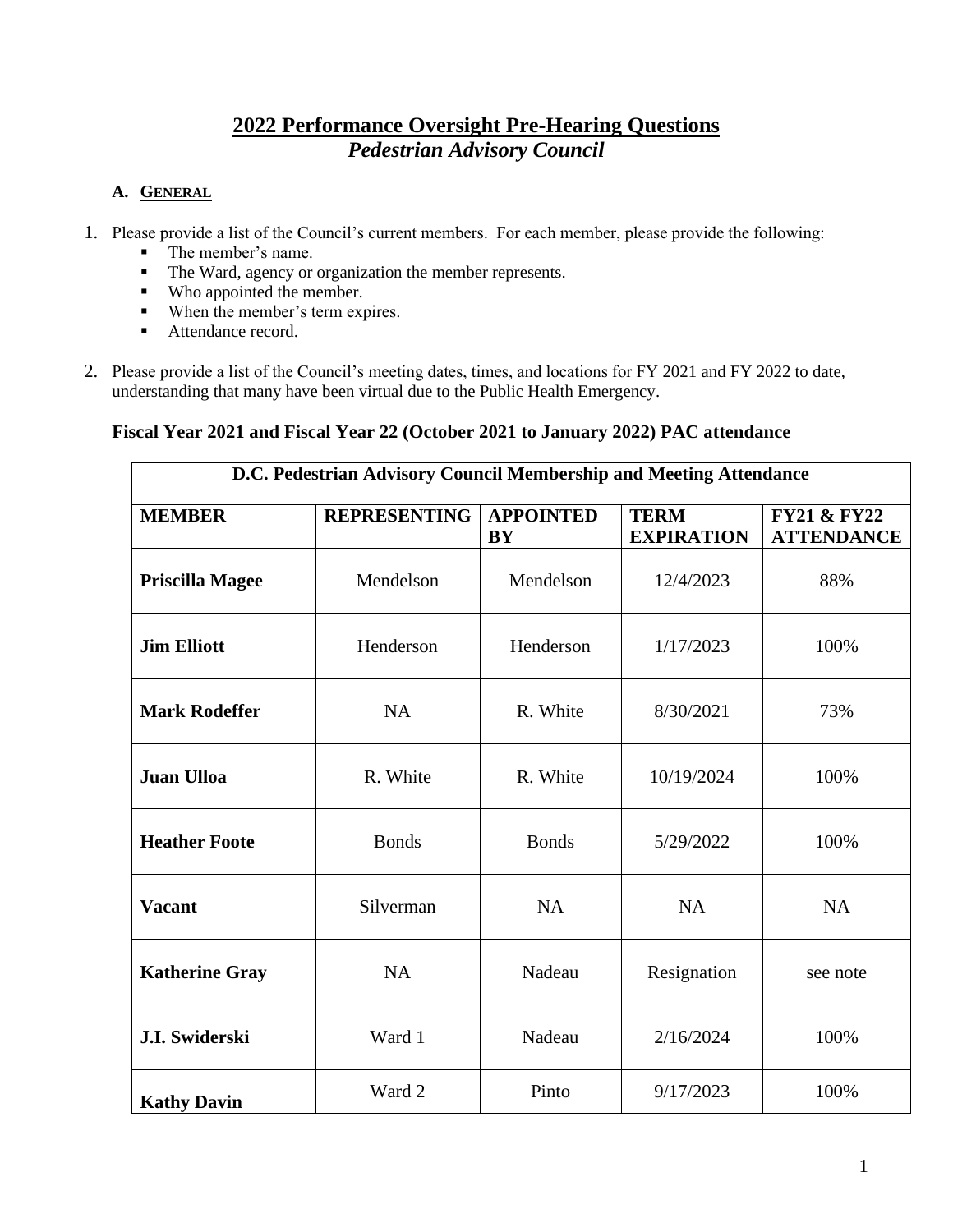| <b>Eileen McCarthy</b>                 | <b>NA</b>   | Cheh      | 10/3/2021  | 100% |
|----------------------------------------|-------------|-----------|------------|------|
| <b>Charlotte Lee</b><br><b>Jackson</b> | Ward 3      | Cheh      | 10/19/2024 | 100% |
| <b>David Tumblin</b>                   | Ward 4      | Todd      | 7/29/2023  | 81%  |
| <b>Pyrrha Hallums</b>                  | Ward 5      | McDuffie  | 11/17/2023 | 36%  |
| <b>Cheryle Adams</b>                   | Ward 6      | Allen     | 9/24/23    | 94%  |
| <b>Dalton Howard</b>                   | Ward 7      | Gray      | 3/11/2023  | 93%  |
| <b>Ameen Beale</b>                     | Ward 8      | T. White  | 9/8/2023   | 75%  |
| <b>DDOT</b> staff                      | <b>DDOT</b> | NA        | NA         | 100% |
| <b>Terry Thorne</b>                    | <b>MPD</b>  | NA        | NA         | 38%  |
| <b>Rita Abou Samra</b>                 | <b>OP</b>   | <b>NA</b> | <b>NA</b>  | 88%  |
| <b>Dulce Naime</b>                     | <b>DPR</b>  | $\rm NA$  | $\rm NA$   | 81%  |
| <b>Joe Brown</b>                       | <b>DCPS</b> | NA        | $\rm NA$   | 50%  |

NOTE: Juan Ulloa was appointed 10/19/2021. Katherine Gray submitted her resignation before her term expired and J. Swiderksi was appointed 2/16/2021. Charlotte Lee Jackson was sworn in 10/19/2021. Pyrrha Hallums was sworn in 11/17/2020. Dalton Howard was sworn in 3/11/2020.

### **FY2021**

October 26, 2020 November 16, 2020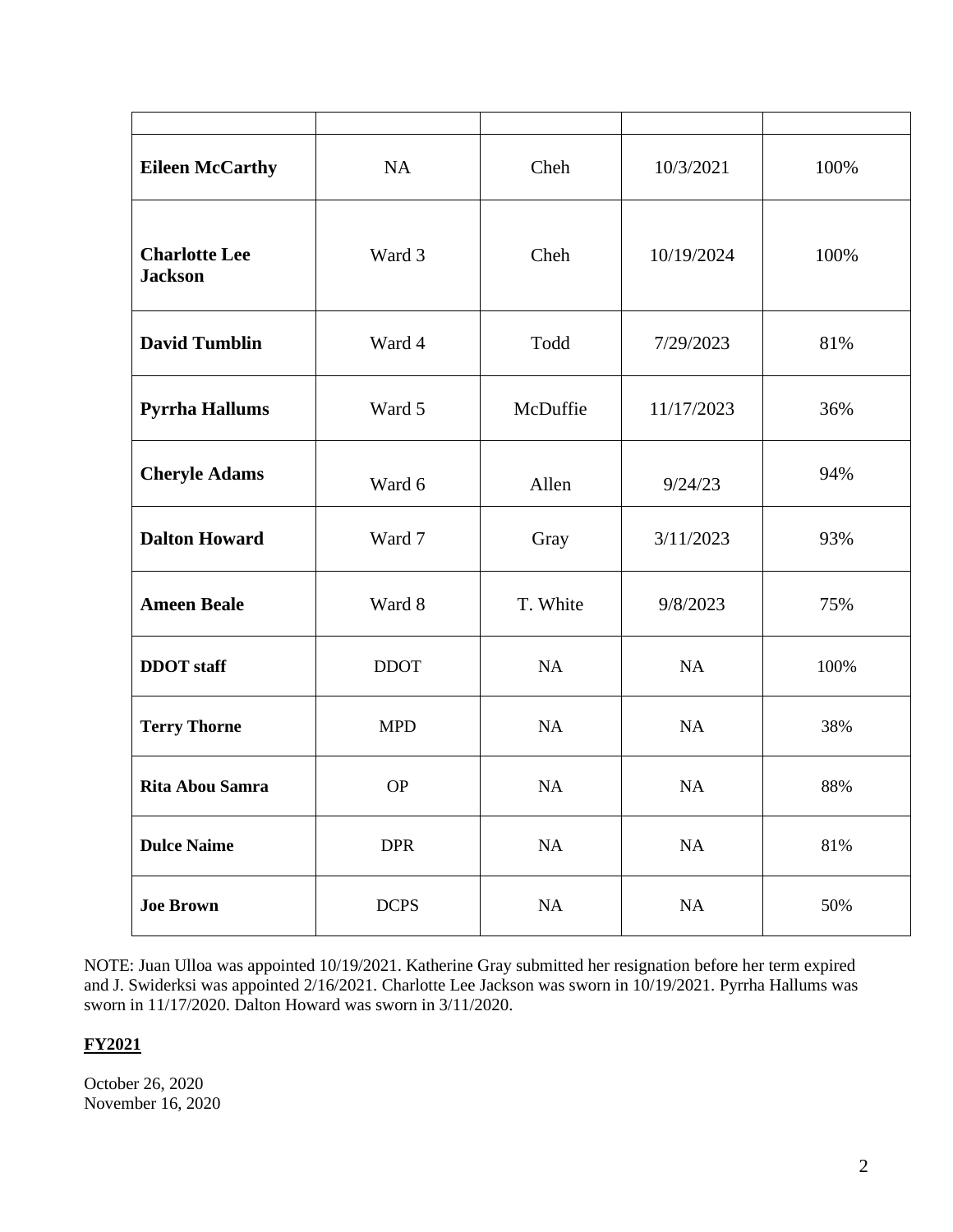December 14, 2020 January 25, 2021 February 22, 2021 March 22, 2021 April 26, 2021 May 10, 2021 May 24, 2021 June 28, 2021 July 26, 2021 September 27, 2021

#### **FY2022**

October 25, 2021 November 15, 2021 December 13, 2021 January 24, 2022

All meeting were held electronically on WebEx, using virtual meeting space provided by the Mayor's Office of Talents and Appointments.

- 3. Did the Council receive funds in FY 2021? If so, please provide the following:
	- The amount of the funding.
	- The source of the funding.
	- A list of all expenditures.
	- A description of how these funds furthered the Council's mission.

The Pedestrian Advisory Council operates with the understanding that it will receive funding at the beginning of each fiscal year that totals \$10,000. In FY 2021 the PAC received \$8,525.00 in the form of an electronic transfer from the District of Columbia, bringing the balance of PAC funds to \$10,000 as December 2, 2021. The PAC's FY 2021 expenditures totaled \$8,625.00. In FY 2021, PAC's expenditures consisted of payments to its program/administrative assistant. The person in this position is responsible for meeting preparation including keeping meeting minutes, posting meeting agendas, posting information on the PAC website, and social media such as sharing pedestrian-related items on Twitter. She also provides technical support for electronic meetings.

4. Please describe the Council's activities in FY 2021.

RESPONSE: By statute (DC Code §§ 50-1831 and 50-1931), the Council's mission is "to serve as the advisory body to the Mayor, the Council of the District of Columbia, and the District agencies on matters pertaining to the improvement of pedestrian safety and accessibility" and to designate a representative to participate on the District's Major Crash Review Task Force. During FY 2021 (October 1, 2020-September 30, 2021), in keeping with these responsibilities:

• The PAC testified and/or submitted written statements to the D.C. Council regarding the Vision Zero Enhancement Omnibus Amendment Act of 2021 (B24-302) and other legislative initiatives. See answers below for a full list of testimony and comments. (In the prior fiscal year, the PAC had participated in the byinvitation Vision Zero Working Group, convened and staffed by the Committee on Transportation and the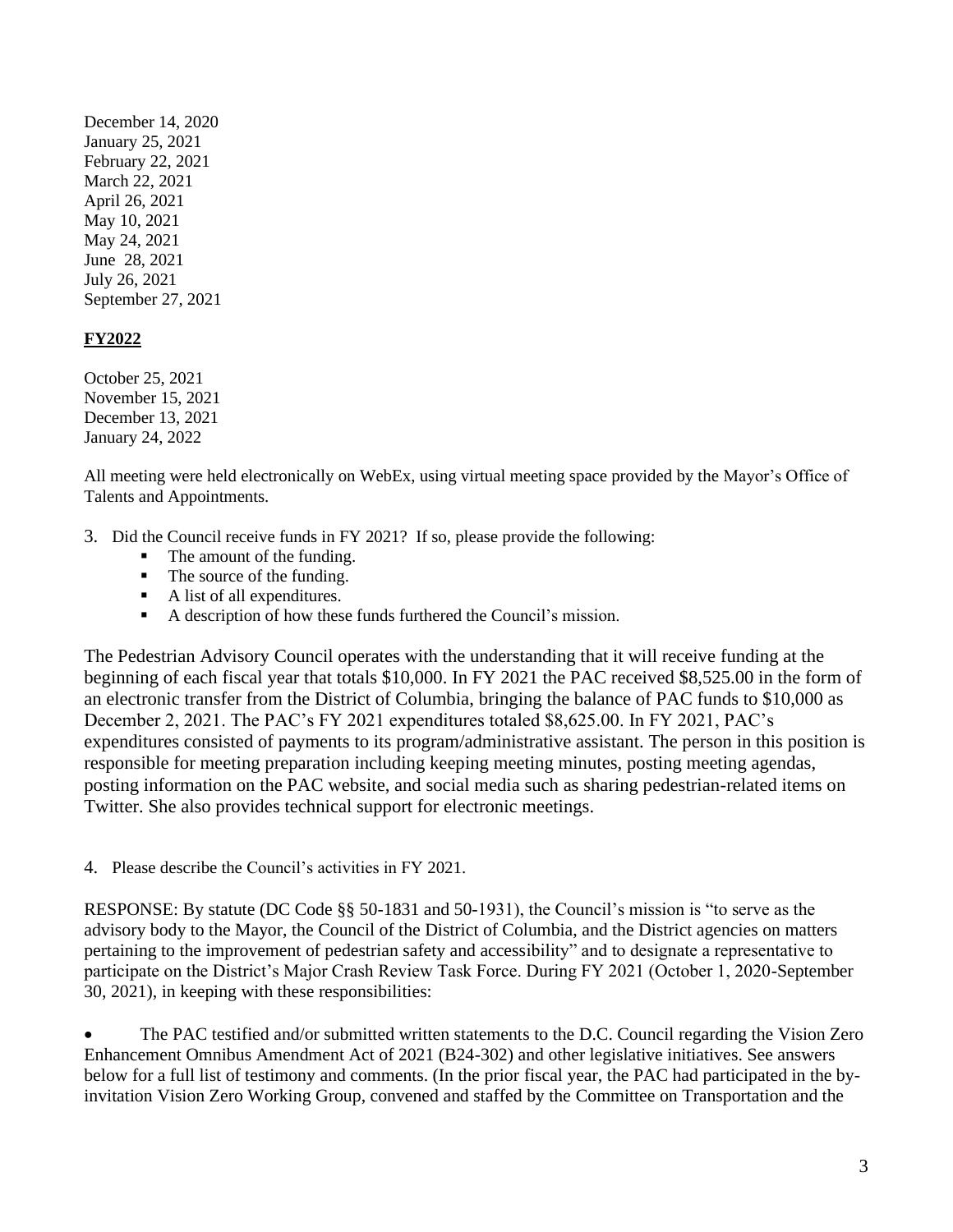Environment, that brought together representatives from the D.C. Council, executive branch, advisory councils and nonprofits for two in-depth exchanges about the legislation.)

• The DDOT Interim Director attended two meetings with his staff, and the Active Transportation Branch Division and Vision Zero directors presented at additional meetings. Robust and cordial discussions ensued on a variety of matters affecting people walking, rolling and bicycling, including (but not limited to) speeding, crash data, ATE, Vision Zero, sidewalk conditions, pedestrian signal timing, dockless vehicles and bus and bike lanes. The Interim Director also reached out to the co-chairs by telephone for input on our concerns around the time that the Mayor announced additional road safety funding, at a time of continued sharp increases in traffic fatalities.

• The PAC regularly discussed pedestrian safety and accessibility issues with DDOT agency representatives at our meetings, including concerning the Slow Streets initiative, Vision Zero initiatives, sidewalk construction and maintenance, budget issues, pedestrian signal issues, Safe Routes to School, concerns about dockless vehicles, and the regional Street Smart campaigns. We prioritized attention to the safety of children as they travel on sidewalks, at intersections and crossing streets. The tragic child fatalities and serious injuries during this reporting period have made the safety of our most vulnerable residents a continuing focus in our work.

● In discussions with agencies other than DDOT, the PAC had exchanges with representatives from the Metropolitan Police Department (MPD), Office of Planning (OP) and Department of Parks and Recreation (DPR), including concerning DPR's Ready2Play Masterplan, the streateries program and the Office of Planning's Our City Our Spaces, a project to expand use of public space. The DCPS representative reported in September about changed traffic patterns around public schools as students returned to in-person learning. We had a probing discussion with a Department of Public Works representative about snow removal and winter pedestrian safety issues. (Snow removal continues to be a serious problem for pedestrians and persons using assistive devices including wheelchairs, walkers and canes. Atypically heavy snowfall in early 2022 exacerbated access for those with special needs and the growing older adult population.) The PAC also heard from the director of nonprofit DC Families for Safe Streets, an organization whose work – including its participation in the regional Street Smart Campaign – gained more visibility given the sharp increase in traffic fatalities.

• The PAC continued to submit extensive recommendations to the Mayor, DC Council, DDOT, and other DC agencies regarding safe and accessible travel as the COVID-19 pandemic continued throughout FY21. We recommended, among other actions, opening streets to people walking and wheeling, accelerating pedestrian infrastructure projects, resetting pedestrian signals to provide sufficient crossing time, implementing safe accommodation regulations at construction sites, removing abandoned vehicles and addressing those without license plates.

• The PAC reiterated our recommendations from early 2020 that DDOT and city leaders (a) develop a robust, proactive sidewalk and crosswalk inspection and repair program; (b) support timely responses to 311 reports addressing pedestrian safety and accessibility; and (c) carry out comprehensive and timely enforcement of requirements that apply to both operating and parking dockless vehicles on sidewalks and in curb ramps, and to safe accommodations. Our ongoing meetings included extensive follow-up conversations with DDOT staff on most of these issues.

● PAC representatives regularly attended all monthly meetings of the Major Crash Review Task Force and provided significant assistance to DDOT in drafting and finalizing the Task Force's report for 2019. See answers to questions below for details.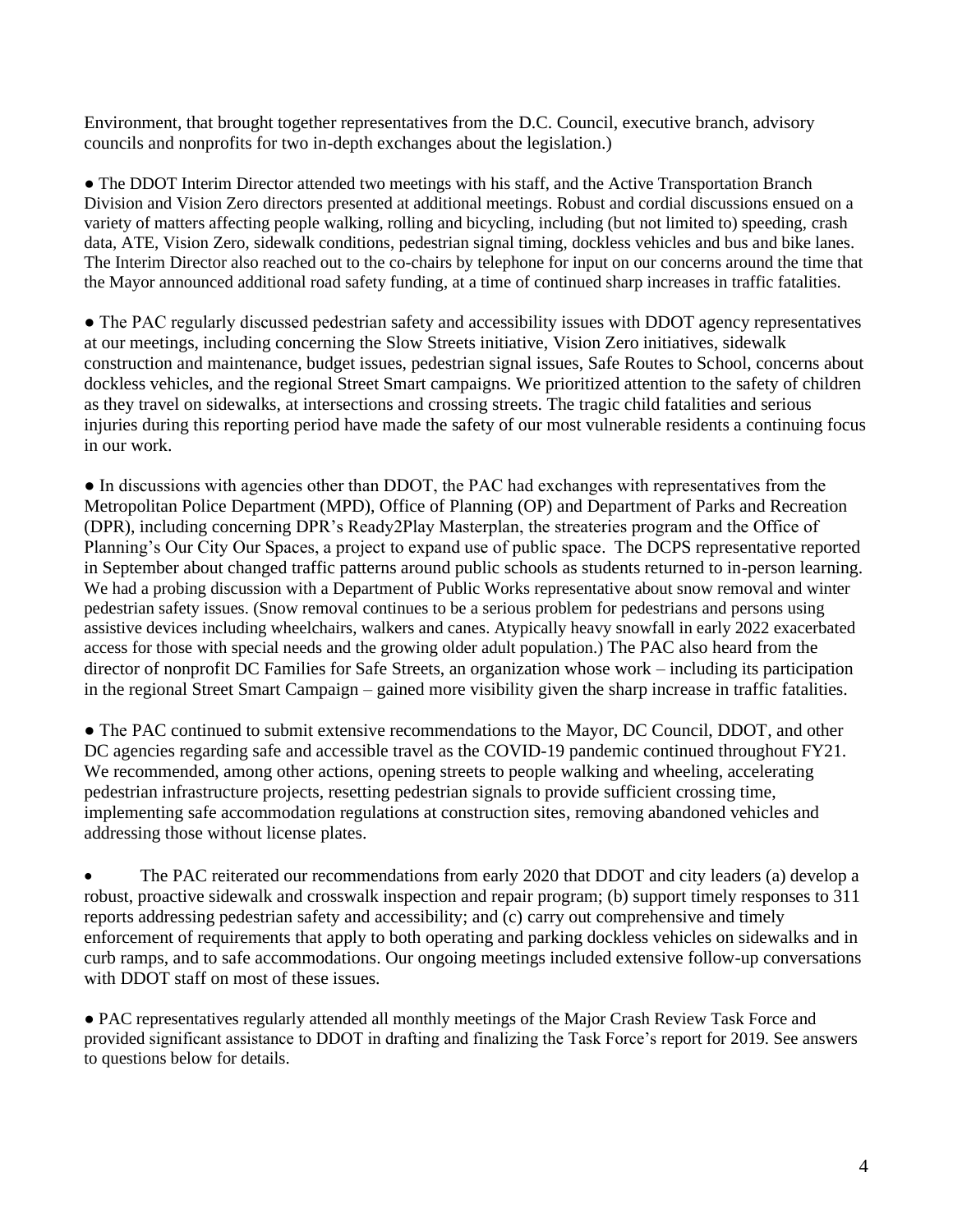● Individual PAC members attended meetings/activities of the Bicycle Advisory Council and Multimodal Accessibility Advisory Council; DDOT Summer Safety Campaign, the DDOT Connecticut Avenue NW Reversible Lane Safety and Operations Study, the Autonomous Vehicles Working Group, the Wheeler Road Public Safety Campaign media event, moveDC events, and various ANC meetings.

The PAC worked with the office of Councilmember Mary Cheh, Chair of the Committee on Transportation and the Environment, to participate in a commendation for the contributions of outgoing PAC Ward 3 representative and longtime advisory council leader, Eileen McCarthy. At the PAC's October meeting, the Councilmember read her special commendation that had been adopted by the D.C. Council and posted a copy of it in her newsletter. MPD Sargeant Terry Thorne of the MPD expressed appreciation for McCarthy's contributions to the Major Crash Review Task Force as part of our virtual event. McCarthy served formally on the PAC for nine years as both chair and co-chair.

5. Please describe the Council's three biggest accomplishments in FY 2021.

• Developed and sent a letter regarding pedestrian infrastructure and sidewalk improvement to Mayor Bowser, Deputy Director Lucinda Babers and DDOT Interim Director Everett Lott in February 2021. The recommendations called on city leaders to accelerate redesign of the District's streets to foster safe driving behaviors and develop a robust, proactive pedestrian infrastructure inspection and repair program that would result in all sidewalks and crosswalks (marked and unmarked) being inspected and repaired on a cyclical basis, and sidewalk gaps eliminated. This letter presents a range of actions needed to make the District government, at its highest levels, more attentive to walking as a chosen or habitual travel mode and less car-centric in its overall approach. This includes lighting and design that conveys that streets are public spaces for a variety of uses and not just the domain of cars. Data presented in the letter on pedestrian travel underscored why significantly more investment is needed in re-engineering roads and pedestrian infrastructure to support this mode choice.

• Invited top level DDOT division and program directors to meetings for on-going engagement on how speeding and insufficient infrastructure endanger pedestrian safety and accessibility. Throughout the oversight period, the PAC continued to raise its recommendations with invited speakers including the then DDOT Interim Director and directors of the Active Transportation Branch, Vision Zero Department; Automated Traffic Enforcement, Policy and Legislative Affairs Division, moveDC, the Signal Optimization Project, the Street Smart Campaign and Dockless Shared Vehicles. These productive exchanges raised the profile of pedestrian safety, accessibility and other PAC concerns at the highest levels within DDOT. These exchanges supplement PAC testimony before the D.C. Council. DDOT media outreach and the Summer Safety Campaign activities were important examples of agency communication modes chosen to reach the general public including those who do not know – or are unable – to visit the DDOT website.

• Proposed in testimony that at least half the Automated Traffic Enforcement (ATE) revenue be dedicated not to the District's General Fund but to funding the Vision Zero Enhancement Omnibus Amendment Act. Simultaneously, the PAC noted that ATE revenue is only one among several traffic mitigation strategies and not an appropriate long-term solution. (This followed a similar PAC recommendation several years earlier during testimony at an MPD oversight hearing.) During the hearing, the Committee on Transportation and the Environment chair raised the prospect of ATE revenue as a possible dedicated funding source for Vision Zero Act implementation and subsequently introduced a bill to this effect that was adopted by the full D.C. Council. Although the funding level adopted in the bill is far more limited than that proposed by the PAC, the development was encouraging, especially given the reality that the Mayor's proposed budget had not included funding for the Act's implementation. Invited by Rep. Eleanor Holmes Norton to present on pedestrian issues at her January 2022 virtual Town Hall about road safety and forthcoming federal funding for the District.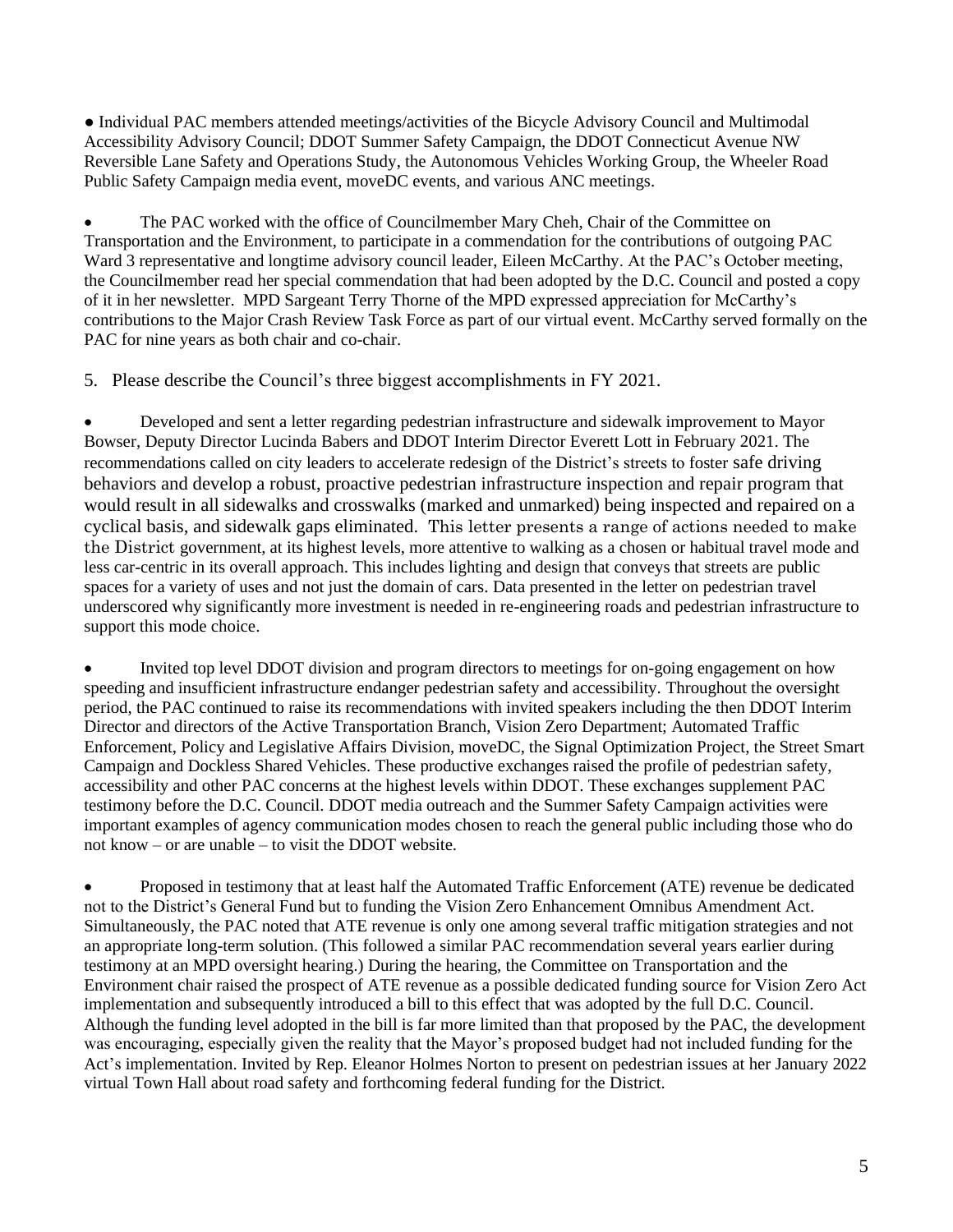6. Please describe the state of pedestrian safety in the District.

We are encouraged by the steps DDOT and other agencies have taken to improve pedestrian safety and accessibility in the District, especially steps taken in the earlier stages of the public health emergency period and subsequently DDOT's quick-build pedestrian safety interventions, as well as funds allocated to ATE cameras, sidewalk repair, and asphalt art curb extensions. (Asphalt art communicates that drivers are passing through an area where pedestrians can be expected, and contributes to a sense of place and community.) These are good steps forward in increasing safety and accessibility for pedestrians, wheelers and other travelers.

We are also encouraged by various projects, including progress on bus and bicycle lane installation, the Connecticut Avenue project and traffic mitigation to improve the safety of pedestrians and drivers alike along many blocks of Alabama Ave. SE.

The increased attention to pedestrian safety by District agencies in this reporting period is welcome. This comes, however, alongside a sharp increase in traffic fatalities and serious injury. The true injury count is likely unknown, since major injuries are at times counted as such only when a criminal investigation is warranted and many injuries do not reach the "major" threshold and/or go unreported. Residents continue to see speeding drivers weaving in and out of traffic all over the city.

Following the District's initial response to the pandemic and public health emergency with initiatives such as the Slow Streets pilot, the PAC has returned its primary focus to speeding and inequitable treatment of pedestrian infrastructure, including sidewalks and crosswalks. Sidewalks that are in good repair are essential for safe walking and provide critical access to public transportation. Conversely, sidewalks that are obstructed or in poor condition can make it inconvenient or challenging for people without access to a vehicle to walk safely or use public transportation for access to jobs, services, shopping, and recreational opportunities. There is also a lack of consistent enforcement of the safe accommodations requirements to which DDOT contractors are subject. Although there is evidence of increased sidewalk repair and replacement – and some are able to access a new DDOT online dashboard that includes sidewalk repair – we also continue to see such progress overshadowed by the increase in dangerous speeding that results in fatalities and injury at intersections and on roads in general. Such speeds and crashes also expose the reality that many streets are not designed for safe speeds.

Similarly, we remain concerned that the District's snow removal process continues to prioritize clearing streets for motor vehicles over ensuring that sidewalks, crosswalks and curb ramps are cleared of snow. The PAC raised this in a letter to then DDOT Director Marootian in early 2020 and again in our call for greater attention to pedestrian infrastructure in the letter to city leaders in February 2021.

As noted in our responses questions last year, we would like to see District agencies become more proactive and focused in addressing these issues. Some in the agencies and the District's political leadership seem to face institutional barriers to making meaningful change that benefit pedestrians. It seems to be habitual for some to prioritize approaches that focus very largely on moving motor vehicle traffic rather than giving equal attention to the needs of residents using other travel modes, including walking and rolling.

7. Please describe the Council's goals for FY 2022 and the plan/timeline for completion.

Increase pedestrian safety, access, mode share and quality of life through focus on:

**Speed management**. Advise the DC Council, DDOT, and other relevant parties on how the City can improve implementation of speed management measures (e.g., speed limit changes, traffic calming, automated traffic enforcement) where pedestrians are at risk.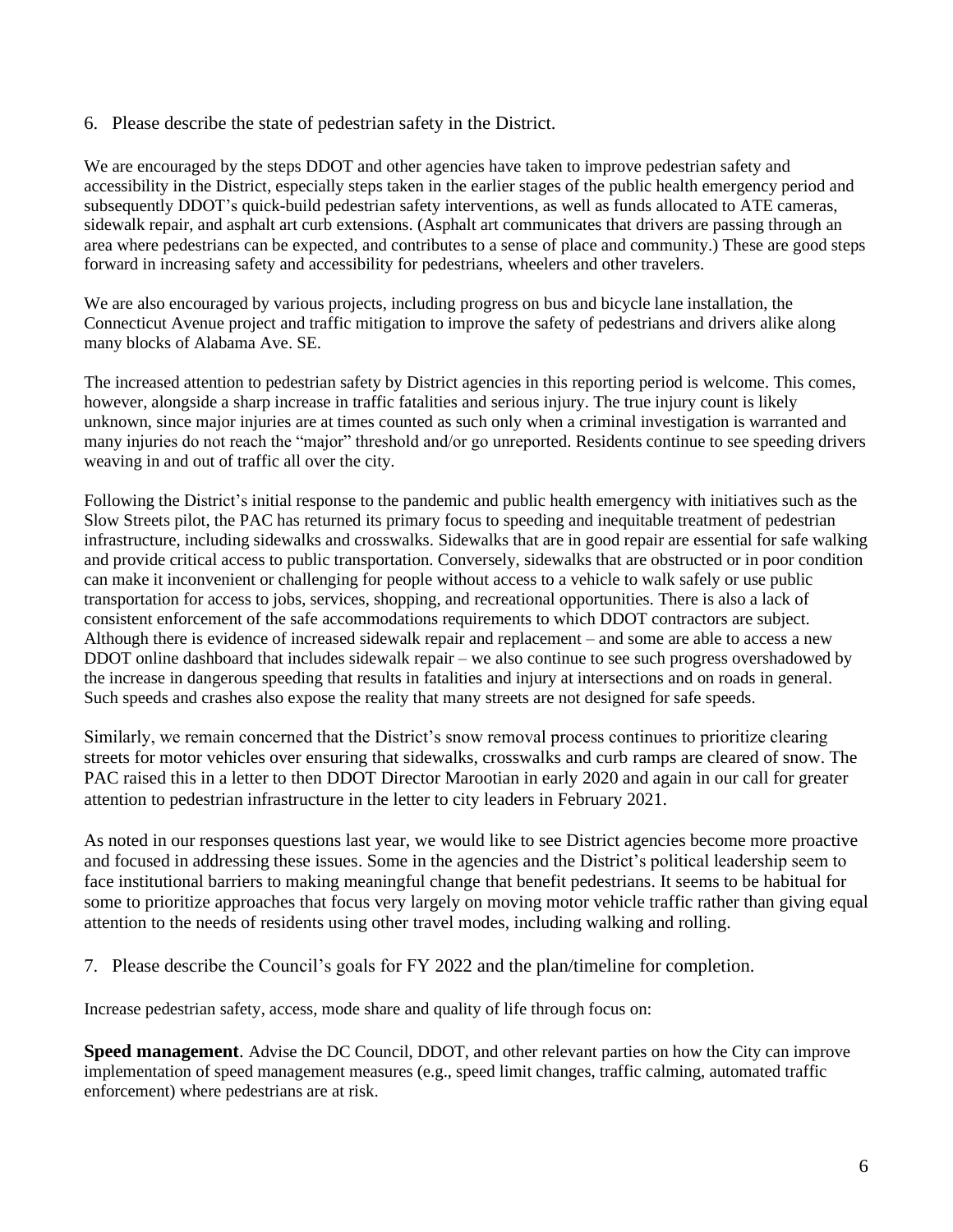**Pedestrian crossings.** Advise the DC Council, DDOT, and other relevant parties on how the City can improve pedestrian safety and comfort at pedestrian crossing locations.

**Equitable Provision, Repair, and Maintenance of Pedestrian Infrastructure.** Advise the DC Council, DDOT, and other relevant parties on how the City can update its policies and investment priorities to ensure that pedestrian infrastructure is provided, repaired, and maintained equitably across the city and at a level commensurate with the central role of pedestrian travel in the City's transportation system and long-term goals.

**Dockless shared vehicles.** Advise the DC Council, DDOT, MPD and other relevant parties on how the City can mitigate the adverse impacts of dockless shared vehicles on pedestrian safety and comfort.

**Safe Accommodation During Construction.** Advise the DC Council, DDOT, and other relevant parties on how the City can better ensure that when construction projects are implemented, pedestrians are provided with a route around the construction zone that is safe, accessible, and convenient.

Raising our PAC priorities and concerns repeatedly with a variety of City leaders and in different settings is an on-going activity and a necessity if we want to see accelerated change and more expansive ways of understanding pedestrian issues and needs.

- 8. What challenges does the Council face, if any?
- Funding for and accelerated implementation of priority pedestrians projects, including for the Vision Zero Act.
- Narrow or more outdated views that roads are for cars, cars that need to move quickly through the City.
- The common misperception created by persistent auto-centric bias and incomplete data collection and reporting that pedestrian travel is an "alternative" form of transportation, and that driving is the "norm," when in fact pedestrian travel is the most commonly used primary mode of travel in DC when all trip types are considered and is the secondary mode for almost every DC trip, including transit and car trips.
- The tendency of policymakers to focus on work trips to the exclusion of all other types of trips, even though work trips account for less than 25% of all DC trips and large percentages of DC residents do not work (e.g., children, older adults) or work from home.
- 9. Please provide a copy of all official correspondence sent by the Council in FY 2021 and FY 2022, to date.
- [Testimony on Automated Traffic Enforcement \(November 15, 2021\)](https://drive.google.com/file/d/1D_xa0MKCS8CttK9M22fYMzqWagCD3V5v/view)
- Testimony on [the Removal and Disposition of Abandoned and Other Unlawfully Parked Vehicles Reform](https://docs.google.com/document/d/1NQMA73aFVChkDImDiPapaj4dzWLkUJkF)  Amendment [Act of 2021 \(October 26, 2021\)](https://docs.google.com/document/d/1NQMA73aFVChkDImDiPapaj4dzWLkUJkF)
- [Testimony at DDOT Budget Oversight Hearing \(June 10, 2021\)](https://drive.google.com/file/d/1q6d4AdWNNTLG32OEnrngSZ4DVmOBwddp/view)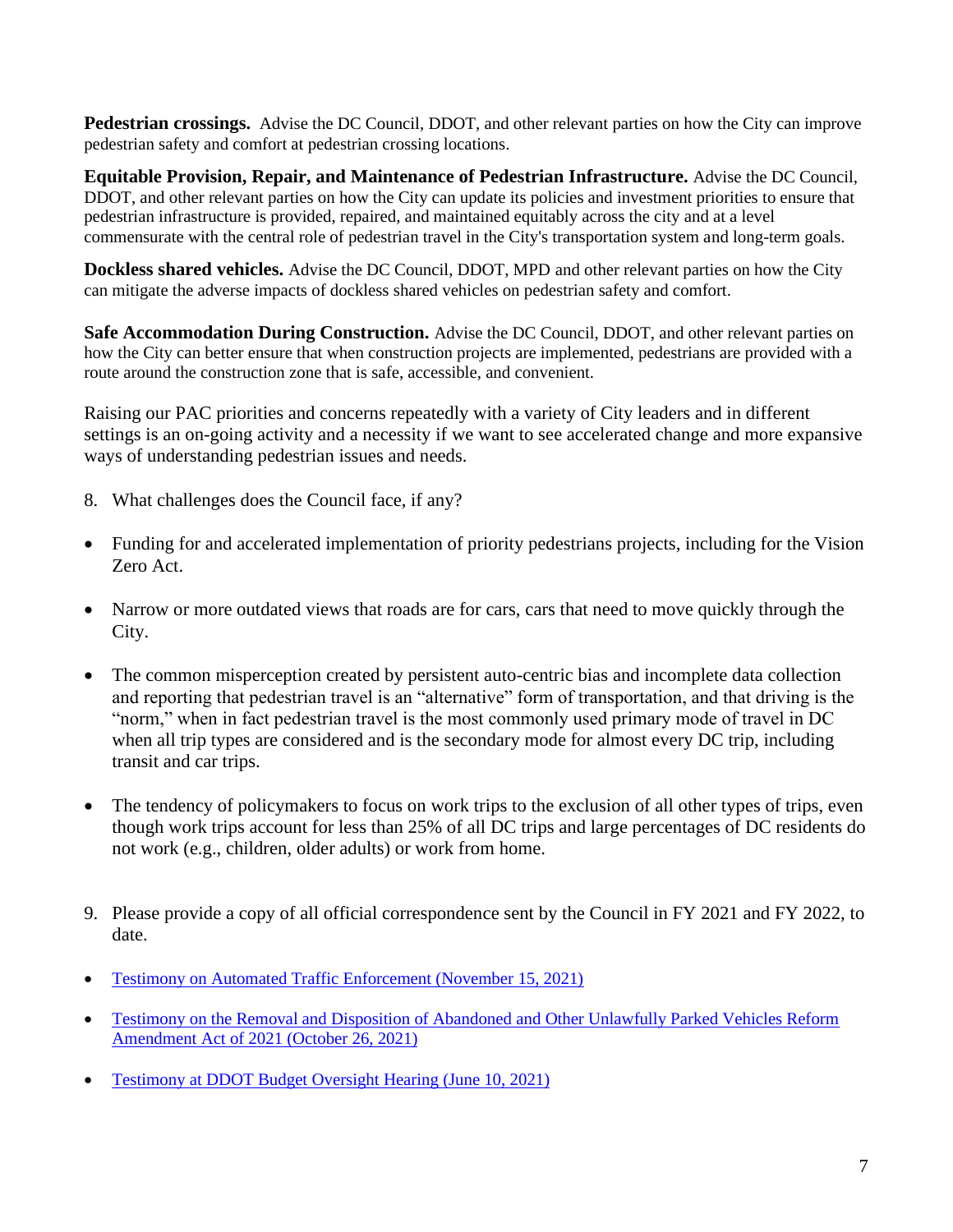- [Testimony at Vision Zero Omnibus Bill Roundtable \(May 13, 2021\)](https://drive.google.com/file/d/1DJ2rDlajhh9KZX9hBtnvzC1_U11wQuw3/view)
- [Testimony at Post-Pandemic Transportation Roundtable \(March 23, 2021\)](https://drive.google.com/file/d/1x1ImytZl6WtViIId9Zimo122pc5dsZh3/view)
- [Pedestrian Infrastructure Letter to District Officials \(Feb. 28, 2021\)](https://drive.google.com/file/d/1sWshRvnLQMuNsoawi4v-7GCy0Y3yBRh5/view)
- [FY20 Oversight Hearing Testimony](https://drive.google.com/file/d/1V1VbKwpMUVhTlaY_CQbSlC_o5ZCqfbyj/view)
- [FY20 Oversight Hearing Responses](https://drive.google.com/file/d/1DvpThC-GEoAPooE6aJb34PrncCKdSh59/view)
- [Comment on DDOT Slow Streets Program \(Nov. 30, 2020\)](https://drive.google.com/file/d/1-kPPxwDgbaxoOO9c5yGIBqIBa4o4FmLI/view)
- [Comment on DDOT Rulemaking \(Notice ID N-0098986\) \(Nov. 27, 2020\)](https://drive.google.com/file/d/1kboWlHtN_5th-KlzaSnckp0mOMPkpSB0/view)
- Comment on the Shared Fleet Devices Amendment Act of 2020 (Electric Mobility Devices Amendment Act [of 2019\) \(Oct. 5, 2020\)](https://drive.google.com/file/d/1o5JlGsQ2I5AxVHFPyZA4vfsc5jII6YPP/view)
- [Testimony for Congresswoman Norton's Town Hall on the Infrastructure Investment and Jobs Act](https://docs.google.com/document/d/1LisQ29IH6z81-YrPFHxxUXLc-_vpTgA3/edit?usp=sharing&ouid=100928488948747150009&rtpof=true&sd=true)  [and Road Safety \(Jan. 27, 2022\)](https://docs.google.com/document/d/1LisQ29IH6z81-YrPFHxxUXLc-_vpTgA3/edit?usp=sharing&ouid=100928488948747150009&rtpof=true&sd=true)
- 10. What are the Council's opinions on the progress of the Mayor's Vision Zero program in FY 2021 given the Public Health Emergency, specifically as it relates to pedestrians?

As we noted in PAC answers and testimony in the prior reporting period, speeding and reckless driving have increased significantly during the continuing public health emergency, at least partly due to our streets being engineered for speed and emptier than normal. During this reporting period, traffic flow has increased, yet speeding remains a pervasive danger and vexing policy and enforcement problem. Seventeen pedestrians were killed in 2021 alone.

It is important to note that throughout much of the pandemic, DDOT staff – especially in the earlier stages – was detailed to emergency related tasks. The prolongation of the public health emergency has no doubt affected work plans and schedules significantly. A variety of DDOT and other agency staff have given generously of their time to attend PAC's virtual evening meetings throughout the pandemic.

As outlined in our letter to city leaders in February 2021, our vision is that pedestrian travel be embraced as fundamental to the District's transportation system and city life. This is central to our interpretation of Vision Zero.

This requires attention not just to the familiar safety countermeasures, as essential as these things are, but also to factors that affect how comfortable and secure people feel on our streets, features like good pedestrian-level lighting, buffer areas between the sidewalk and the street, shade trees, benches, and measures like public art and streateries that get people out of their cars, put eyes on the street, and produce safety in numbers.

- 11. Please provide an update on the status of the Council's goals as identified in last year's oversight responses, including what action, if any, both the District and the Council took on them in FY 2021 and FY 2022, to date.
	- *Participate in the budget process for DDOT and other agencies with responsibility for pedestrian and accessibility.*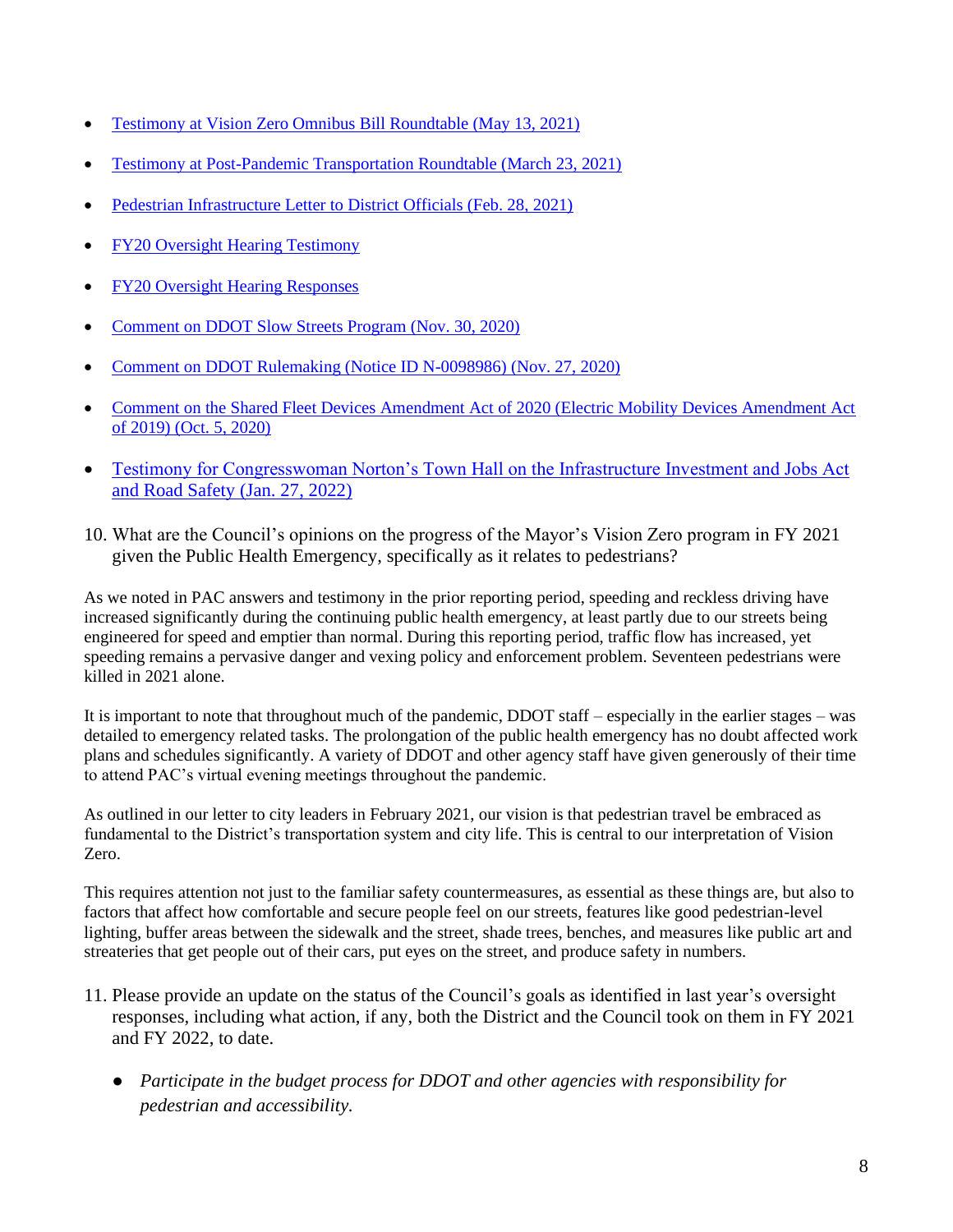RESPONSE: In our February 2021 letter to the Mayor and other city leaders, the PAC recommended greater attention to and funding for pedestrian safety and infrastructure projects. The PAC had a very informative and engaging discussion with the DDOT Policy and Legislative Affairs director about the budget process and estimates concerning the cost to implement the Vision Zero Act. In written testimony we presented for the FY2022 DDOT budget hearing, the PAC noted that the executive branch's commitment to Vision Zero is challenged due to its failure to include funds to implement the Vision Zero Enhancement Omnibus Amendment Act. The PAC was pleased that the DC Council enacted legislation to establish a dedicated funding source for this Act. The funding mechanism in part echoed a prior recommendation from the PAC.

## • *Contribute comments to the D.C. Council, DDOT, and other relevant agencies on proposed legislation, rules, and policies that impact pedestrian safety and accessibility.*

RESPONSE: Submitted testimony on Full Implementation of the Vision Zero Enhancement Omnibus Amendment Act of 2020 (B23-288); the DDOT proposed FY2022 budget; the Removal and Disposition of Abandoned and Unlawfully Parked Vehicles; Automated Traffic Enforcement; and Transportation in the District after the Pandemic (at the Post-Pandemic Transportation Roundtable). Submitted comments on the following: the Electric Mobility Devices Amendment Act of 2019 (aka "Shared Fleet Devices Amendment Act of 2020"), the DDOT Slow Streets Initiative; and the DDOT Rulemaking Notice on regulations relating to pedestrian safety and accessibility, including the Slow Streets Initiative.

● *Track the status of all recommendations made by the PAC to the District Council, DDOT, and other agencies, including recommendations made in FY 21 and in prior fiscal years.* 

RESPONSE: We engaged effectively with DDOT representatives to the PAC, as well as with DDOT invited speakers, to increase our ability to draw repeat attention to our past and current recommendations, track agency action on them and reiterate recommendations to agency staff in leadership roles. This included invitations to speakers within DDOT with expertise on and responsibility for particular PAC priority issues, as well as discussion at meetings of a speaker's answers to our questions submitted prior to the meeting. We also saw the beginnings of a trend toward written reports from government representatives submitted prior to one of our meetings at which they would be present. Although much remains to be accomplished, the exchanges were generally collegial and encouraging.

● *Actively participate in the Major Crash Review Task Force and work with other Task Force members to fulfill its mission*

*RESPONSE:* Ward 3 representative, Eileen McCarthy, represented the PAC on the Task Force in FY21, with Ameen Beale (Ward 8) as the designated alternate. McCarthy and/or Beale attended every Task Force meeting and provided extensive drafting assistance to DDOT on the Task Force's report for 2019. When McCarthy stepped down from the PAC in September 2021, Beale succeeded her as our representative and Swiderski agreed to serve as alternate.

● *Participate in the moveDC planning process to ensure that the safety, accessibility, comfort, and convenience of pedestrian travel are prioritized.*

RESPONSE: DDOT representatives presented on moveDC toward the end of the long planning process. The PAC expressed concern that, while pedestrian issues were presented as central to the transportation system in the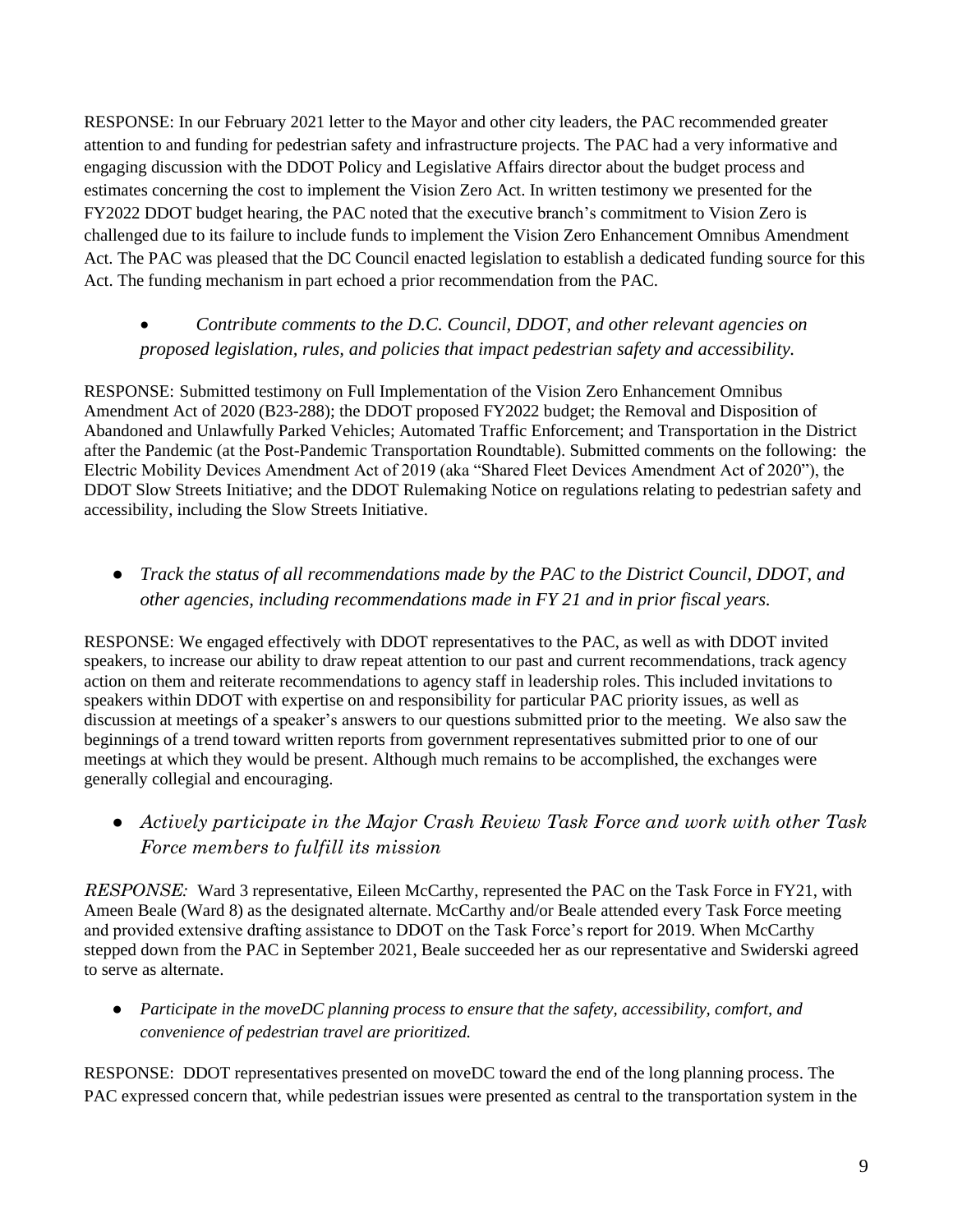2014 moveDC plan, this was not the case in early iterations of the current plan. While sophisticated, the moveDC online surveys were not easily accessible for many users, including those with considerable tech skills. In written testimony concerning the FY2022 DDOT budget, we advised that, while the District has taken important steps in recent years to improve the condition and extent of its sidewalk network, there remains an underinvestment in pedestrian infrastructure in the District. This contributes to a loss of independence for older adults, people with disabilities and others who cannot safely use the sidewalk.

● *Submit comments on aspects of the draft Federal Manual on Uniform Traffic Control Devices (MUTCD) that impede the Council's ability to carry out its core mission of advising the D.C. Council and District agencies concerning pedestrian safety and accessibility.* 

RESPONSE: The PAC discussed the impact of the MUTCD on DDOT planning on various occasions throughout the fiscal year. Given the mission of the advisory council, it was decided that the best course of action would be for members in their capacity as individuals to submit such comments. For example, a PAC member highly familiar with the MUTCD led and informed our discussion on how the federal guidelines can constrain state action. She submitted her own extensive comments directly as an individual, as may have other members.

● *Work throughout the year to increase public awareness of issues impacting pedestrian safety, accessibility, comfort, and convenience.*

RESPONSE*:* Meeting announcements, agendas, approved minutes and recordings are regularly posted to the website, with meeting agendas also posted to social media. Members of the public regularly attend PAC monthly meetings, all virtual during the reporting period in question.

12. Please identify the Council's top recommendations for the District's priorities related to pedestrian safety in FY 2022.

Increase pedestrian safety, access, mode share and quality of life through the following actions:

Expand and diversify speed management and enforcement efforts (e.g., speed limit changes, traffic calming, automated traffic enforcement), with relevant data collection and dissemination. (Increased public awareness campaigns, such as the Summer Safety Campaign and use of television, printed flyers and interpretive road signage, will be essential to such work.)

• Accelerate efforts to study, maintain and improve infrastructure that ensures pedestrian safe passage at intersections and crosswalks (marked and unmarked).

Assign greater priority in planning to equitable provision, repair, and maintenance of pedestrian infrastructure. Ensure that pedestrian infrastructure is provided, repaired, and maintained equitably across the city and at a level commensurate with the central role of pedestrian travel throughout the city.

• Establish an effective reporting system through 311 directly to DDOT concerning dockless shared vehicle operation that is dangerous or in violation of rules and regulations.

• Enforce safe accommodation rules around construction sites in a timely and consistent fashion.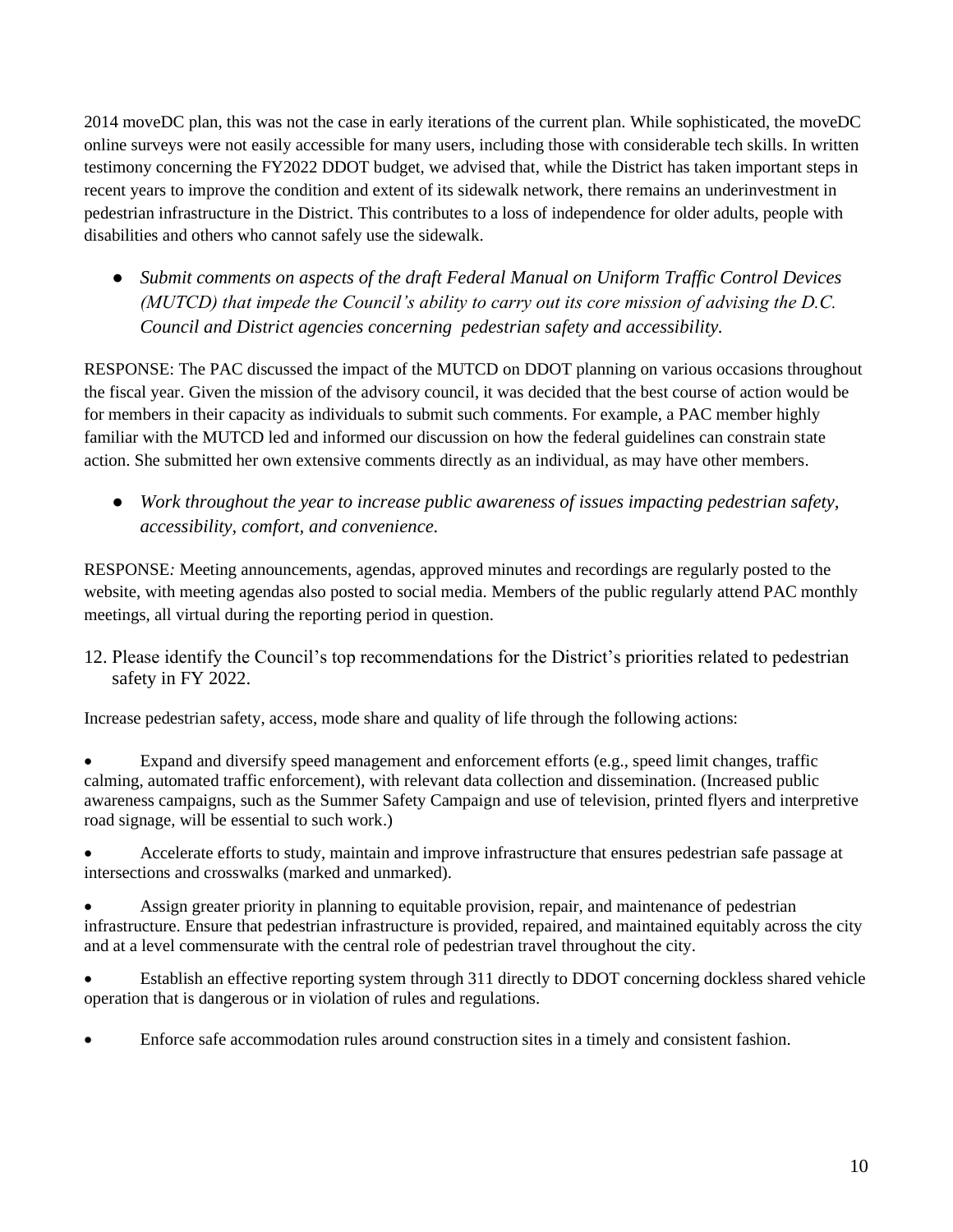13. Please provide any additional recommendations for how the District government can further improve pedestrian safety.

• Emphasize pedestrian safety, accessibility and the surge in speeding in planning for and allocation of transportation funds available to the District from the federal Infrastructure Investment and Jobs Act.

• Recognize that mode shift away from cars and toward safer modes is a critical piece of the pedestrian safety puzzle. Convincing more people travel use pedestrian travel more frequently depends not just on providing basic infrastructure but on making the pedestrian travel convenient, comfortable, attractive, and safe from a personal security standpoint.

## **B. EQUITY**

14. How does the Council assess whether programs and services are equitably accessible to all District residents?

The PAC will continue to seek guidance from the Committee on Transportation and the Environment on how to address this question and subsequent ones in this section, given the fact that the PAC is an advisory body appointed by the D.C. Council.

Under the DC Code, the responsibilities of the DC Pedestrian are two-fold: to advise the Mayor, D.C. Council and D.C. government agencies on pedestrian safety and accessibility; and to appoint a member to participate in the city's Major Crash Review Task Force. PAC activities fall within this mandate.

At the same time, numerous recommendations by the PAC are made through an equity lens. Here are only several examples from the reporting period in question:

- 1. Testimony before the Committee on Transportation and the Environment on DDOT's Slow Streets Initiative referred explicitly to persons using wheelchairs when it referred to "opening streets to people walking and rolling" (11/30/2020)
- 2. Letter to the Mayor and other city leaders noted the lack of a proactive program for repair of sidewalks on a cyclical basis, with the result that "many sidewalks in the District are inaccessible to persons with disabilities and/or pose a serious tripping hazard" and that snow removal policy prioritizes travel by car over other modes, leading to "snow piled on curb ramps, which especially burdens disabled people who already face significant difficulty in crossing arterial streets within the minimal crossing time period" and "during street construction and utility projects, contractors routinely place roadwork signs in the middle of the sidewalk...[and] as a result, pedestrian clear width is very often reduced to less than the 3-foot ADA-required minimum, making it impossible or difficult for people who use wheelchairs and other assistive devices to navigate the sidewalk" and noted, in a section on equity, that members of disadvantaged groups "are more likely to rely on pedestrian travel, because they often do not have access to a vehicle or do not have a driver's